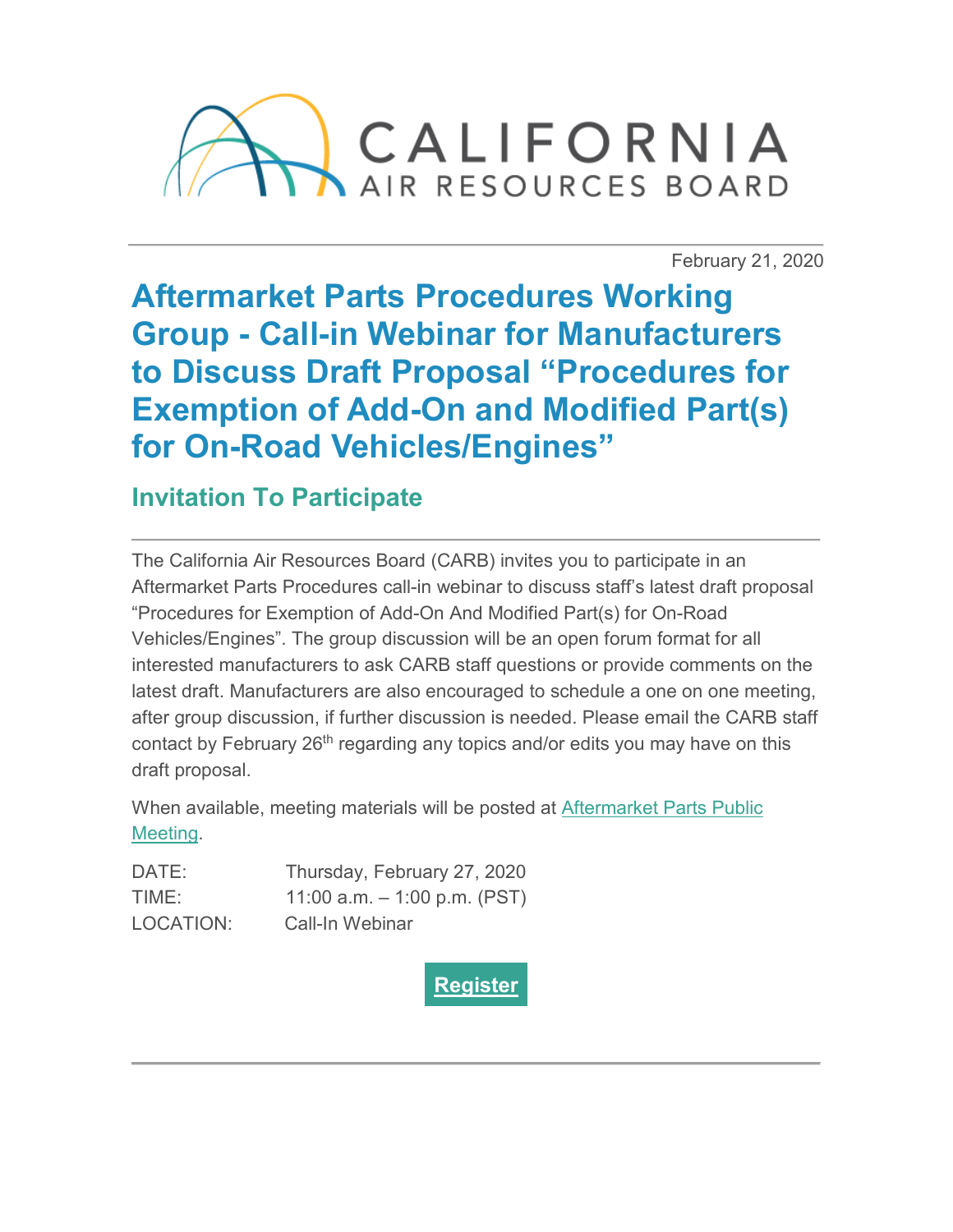## **Background**

California Anti Tampering Laws (Vehicle Code (VC) 27156 and VC 38391) prohibit the sale, operation, and modification of engines or vehicles from their originally certified configuration. The aftermarket parts program evaluation procedures, "Procedures for Exemption of Add-on and Modified Parts" (Procedures), provide the process and criteria for manufacturers of add-on and modified parts to obtain exemptions to legally sell parts in California. Add-on and modified parts are defined in California Code of Regulations, title13, section 1900 (b) (1 and 10) and section 2222. The Procedures are intended to be robust enough to demonstrate that the aftermarket parts will not adversely impact emissions, the original emissions control system, and the On-Board Diagnostics system of the certified engine or vehicle, while providing industry with a less complicated evaluation protocol.

The Procedures were last updated in June 1990. Since that time, engines, vehicles, emission control technologies and strategies have changed and become more complex. The Procedures have provided industry and CARB with the tools needed to continue the evaluation of aftermarket parts as the standards and test procedures have changed. However, staff wishes to revisit the processes and test protocols to ensure they reflect current procedures and technologies while providing the tools necessary to evaluate engines and vehicles of the future. The purpose of the workshop is to discuss a draft replacement to the Procedures and solicit additional feedback.

## **More [Information](https://ww2.arb.ca.gov/our-work/programs/aftermarket-performance-and-add-parts?utm_medium=email&utm_source=govdelivery)**

## **Contact**

For questions regarding the workshop or modification of the aftermarket parts procedure, contact Mr. [Richard Muradliyan,](mailto:Richard.Muradlyan@arb.ca.gov) Air Resources Engineer, at (626) 575- 6798.

CARB staff uses the Aftermarket Parts topic to notify stakeholders of updates and future workshop or work group meetings.